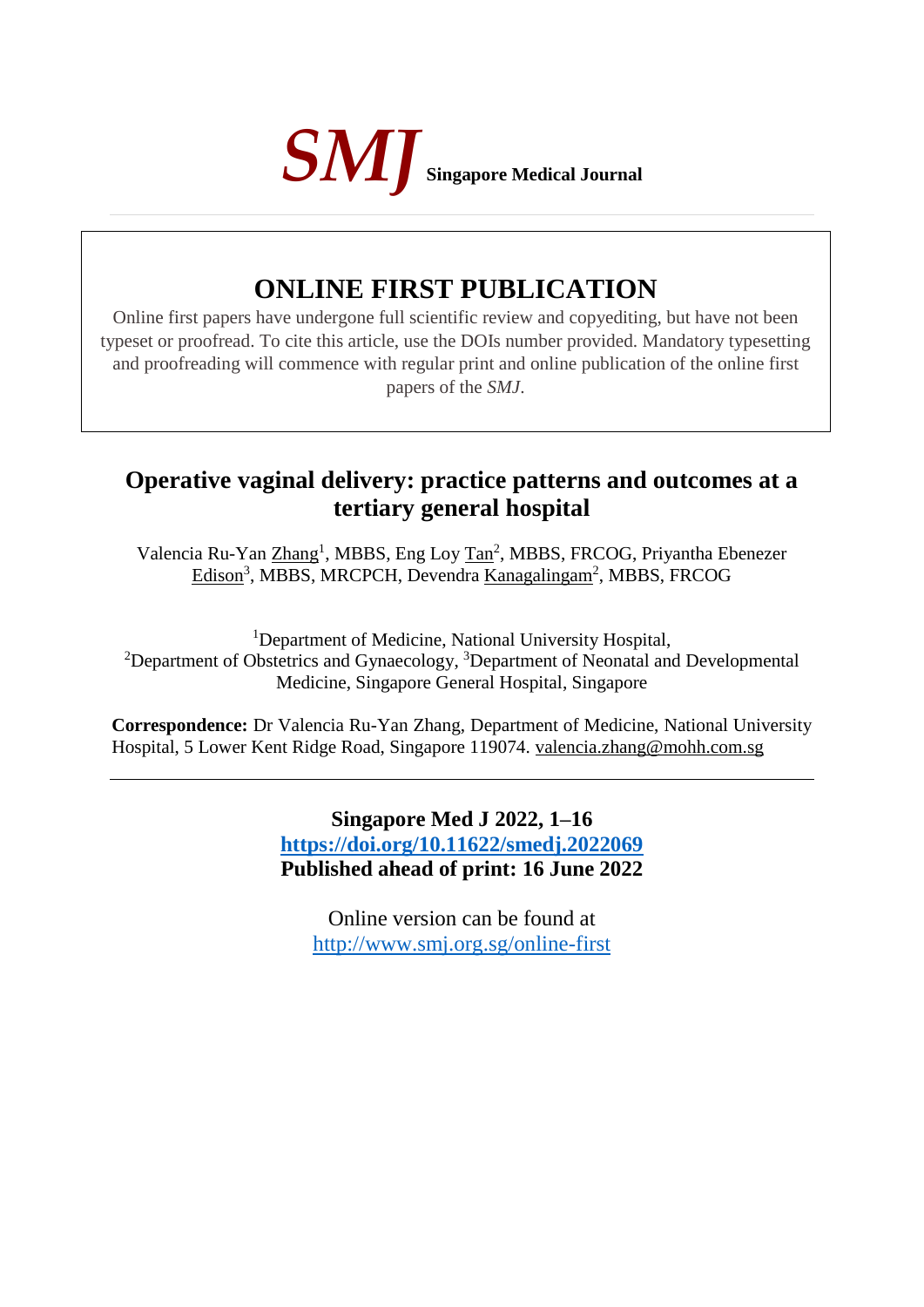## **ABSTRACT**

**Introduction**: There has been a global decrease in operative vaginal deliveries, with a marked shift towards the vacuum extractor. However, little is known about the trends in operative vaginal delivery in Singapore.

**Methods:** A retrospective study was conducted on all operative vaginal deliveries performed from 2012 to 2017 at Singapore General Hospital (SGH). Maternal outcomes in terms of postpartum haemorrhage and obstetric anal sphincter injuries were compared between forcepsand vacuum-assisted deliveries. Neonatal outcomes in terms of neonatal intensive care unit (NICU) admission and clinically significant neonatal events were compared. The instrument preference of obstetricians was analysed.

**Results:** A total of 906 consecutive operative vaginal deliveries were included in the study, comprising 461 forceps- and 445 vacuum-assisted deliveries. The rate of operative vaginal delivery was maintained at approximately 10% from 2012 to 2017. Neonatal cephalohematomas were more common after vacuum-assisted deliveries. Other maternal and neonatal outcomes did not differ significantly between the two groups. Clinically significant neonatal events were mostly due to shoulder dystocia, whereas all cases of NICU admissions were not directly related to the mode of delivery. Obstetricians' choice of instrument appeared to reflect personal preference and was not affected by the year of graduation.

**Conclusion:** The rates of neonatal and maternal morbidity were low at SGH. Overall instrument use of forceps and vacuum was balanced, and proficiency in both was demonstrated by all operators. Operative vaginal delivery remains an essential skill in facilitating safe vaginal delivery, which should be maintained to keep Caesarean section rates in check.

*Keywords: obstetric delivery, obstetric forceps, obstetric vacuum extraction, obstetric/instrumentation extraction, physicians' practice patterns*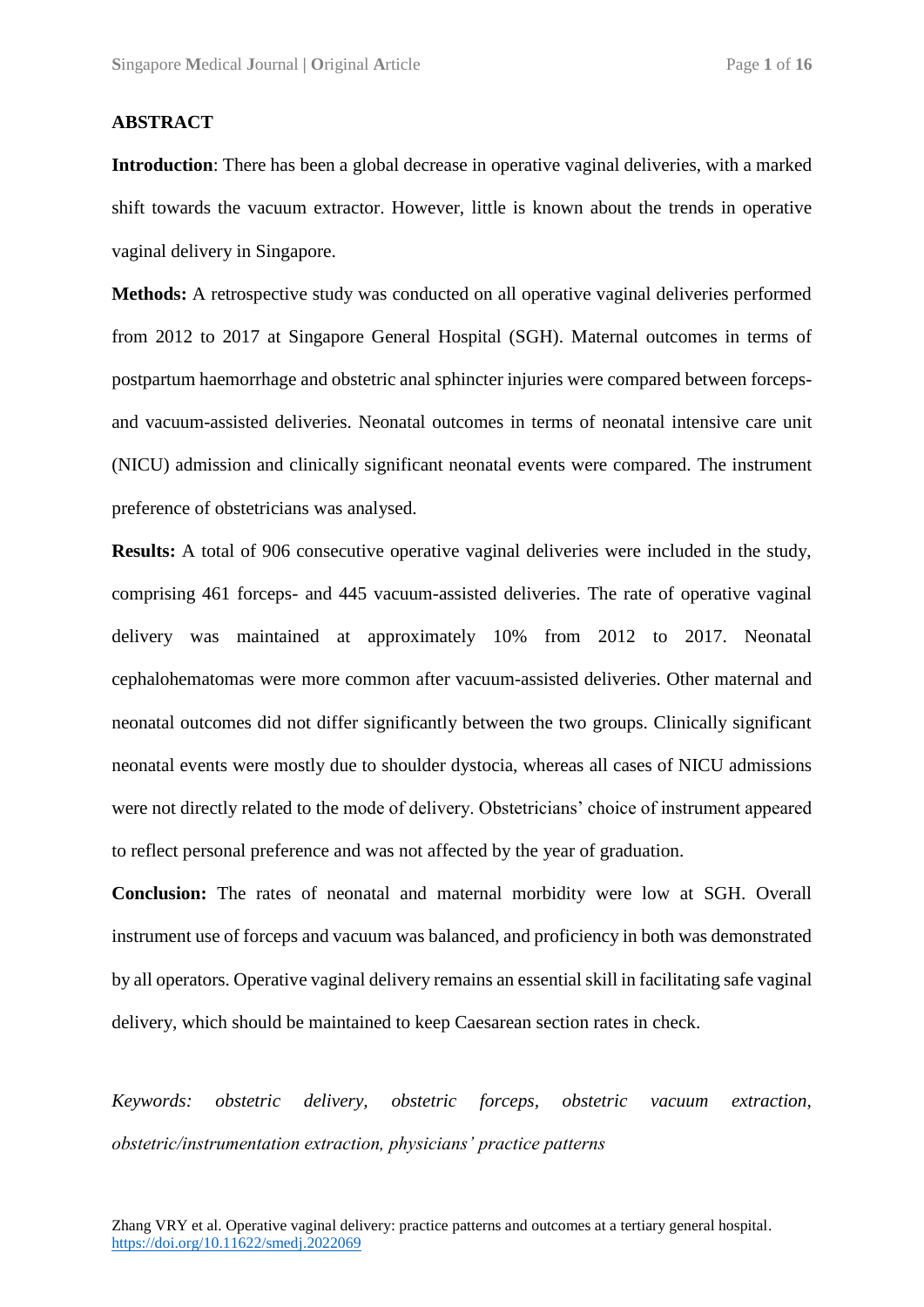# **INTRODUCTION**

Operative vaginal delivery is the use of the obstetric forceps and vacuum extractor to deliver the fetus in the second stage of labour. Proficiency in the use of these instruments has long been regarded as a training goal for obstetricians. These skills are often referred to as the epitome of the 'art of obstetrics', clinical skills that cannot be learnt in textbooks but are achieved after many hours of apprenticeship and experience.

There has been a decline in operative vaginal deliveries worldwide,  $(1-4)$  with a more significant decline in forceps deliveries compared with vacuum deliveries.<sup>(5)</sup> In countries such as the United States (US), the rate of operative vaginal deliveries has dropped to 3.1%, and forceps deliveries make up just 1/4th of the total number of assisted vaginal deliveries.(6) In the United Kingdom (UK), operative vaginal delivery rates have remained comparatively more stable between 10% and 15%, with a more balanced use of each instrument.<sup>(7)</sup> The decrease in operative vaginal deliveries may be attributed to medicolegal implications,<sup>(8)</sup> declining competency in performing assisted vaginal delivery<sup>(9)</sup> after reduced training opportunities,<sup>(10)</sup> and both patient and provider concerns about their safety and efficacy. Both vacuum- and forceps-assisted deliveries carry a small risk of clinically significant neonatal injuries. Forcepsassisted deliveries are linked to higher rates of obstetric anal sphincter injuries (OASIS) and pelvic floor trauma, (11) whereas vacuum-assisted deliveries show higher failure rates in delivering the fetus.<sup>(2)</sup> These factors may play a part in explaining operators' reluctance to perform operative vaginal delivery, particularly forceps-assisted deliveries.

This decrease in operative vaginal delivery rates has been accompanied by a corresponding increase in Caesarean section rates. Caesarean section has an increased risk of intraoperative complications, excessive blood loss, febrile morbidity and neonatal respiratory problems.(12) Appropriately performed operative vaginal deliveries have shown lower maternal morbidity compared with Caesarean section, without increased neonatal morbidity. The use of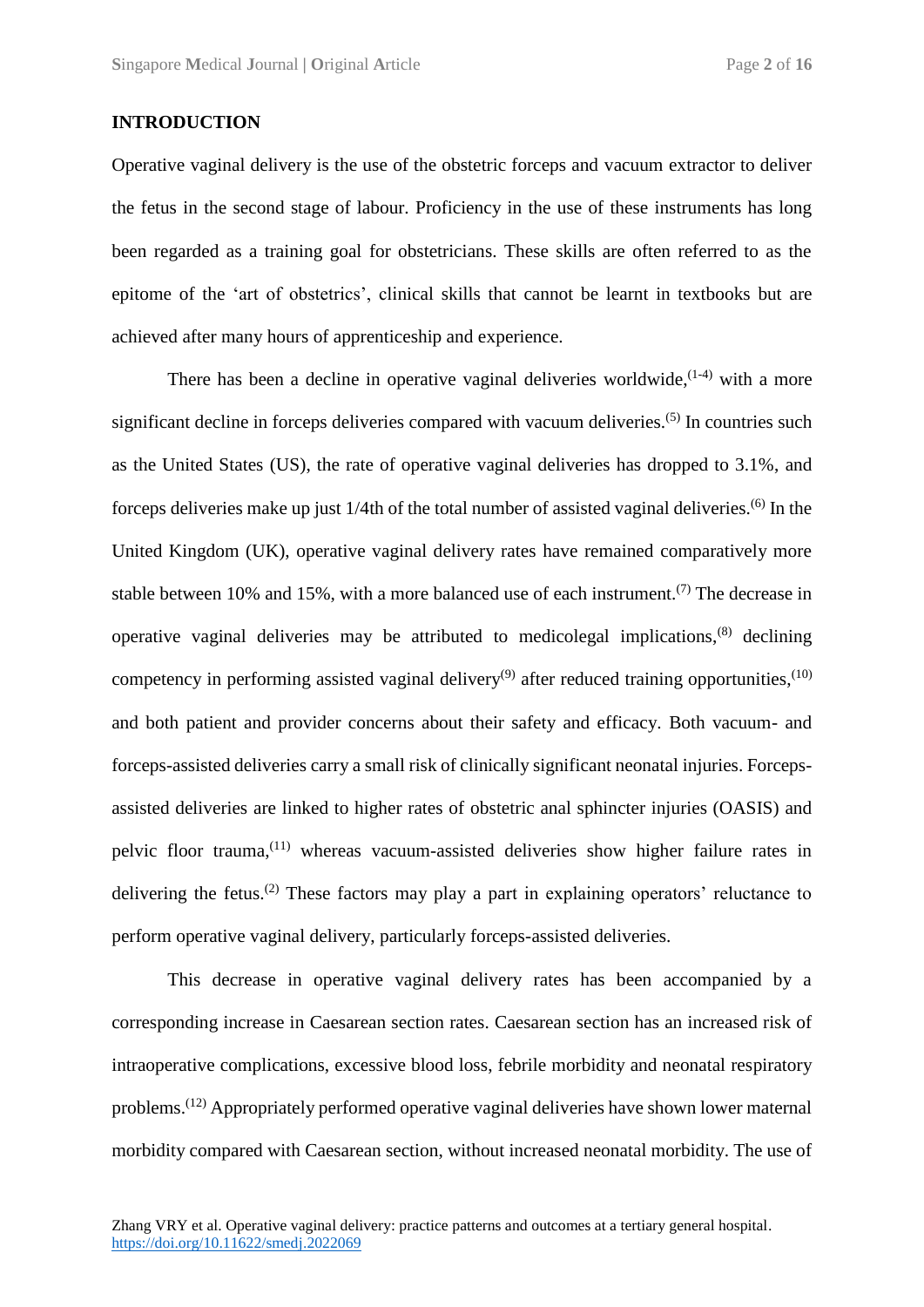forceps or the vacuum extractor can safely assist in vaginal delivery and reduce routine conversion to Caesarean section in the second stage of labour.<sup> $(13)$ </sup> This is particularly relevant as Caesarean section in the second stage of labour carries greater maternal risks, such as major haemorrhage and bladder trauma, and infants may suffer more frequently from perinatal asphyxia. $(14)$ 

Practice patterns and outcomes of operative vaginal delivery have been reported in Europe<sup>(15)</sup> and the US,<sup>(2)</sup> but research in this area is limited in Asia. It is not known if the trend in operative vaginal deliveries in Asia mirrors the decline in other parts of the world, with a shift away from the forceps extractor, and whether neonatal and maternal outcomes differ between instruments. Hence, a review of current trends and outcomes of vacuum versus forceps vaginal delivery in a Singapore tertiary general hospital is warranted to elucidate the reasons governing instrument preference.

This study aimed to determine the trend in operative vaginal deliveries at Singapore General Hospital (SGH) over a six-year period, to compare delivery-related maternal and neonatal morbidity between vacuum and forceps delivery and to analyse obstetricians' preferences in instrument usage. We also attempted to compare the operative vaginal delivery rates in our institution with published national rates in the UK and the US.

# **METHODS**

A six-year retrospective study was conducted on all operative vaginal deliveries performed between 2012 and 2017 at SGH. This retrospective study was reviewed and approved by the SingHealth Centralised Institutional Review Board of Singapore. One of the authors, VRYZ, collected data on 906 consecutive operative vaginal deliveries performed from 2012 to 2017 across a one-year period in 2019. Maternal data, neonatal data and the name of the obstetrician performing the delivery were collected via paper records from the delivery suite database and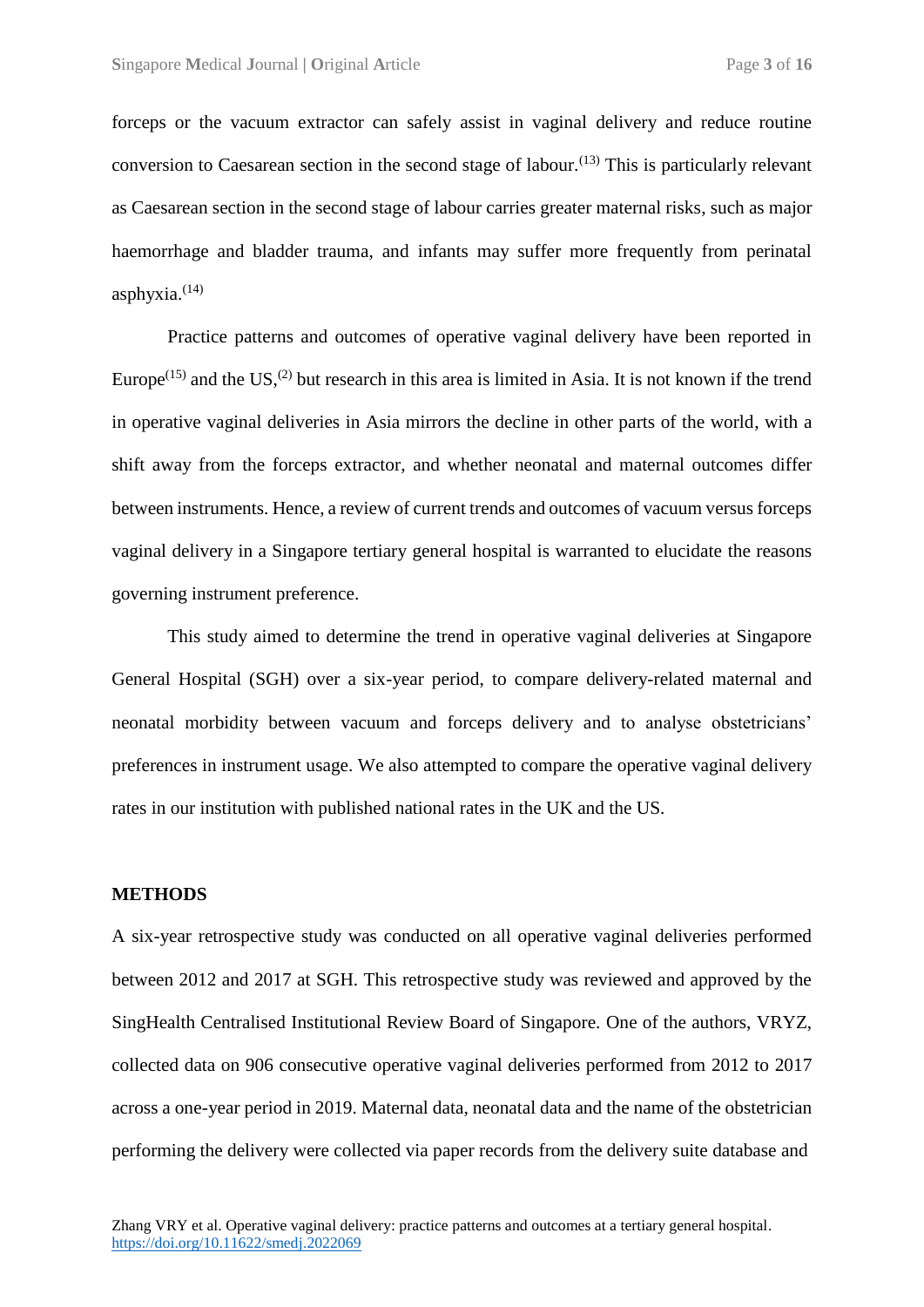cross-checked against electronic records. Operative vaginal deliveries were recorded in a book in the labour ward immediately after each delivery by the healthcare team caring for the patient. Cases with incomplete data were excluded for the purpose of this study. There are situations where operative vaginal deliveries are performed with a more senior obstetrician supervising a trainee. In such deliveries, the more senior obstetrician's choice of instrument would govern the mode of delivery; therefore, in our study, we recorded the more senior obstetrician as the operator when two doctors had jointly performed a delivery.

Maternal outcomes were extracted from the database. Postpartum haemorrhage (PPH) was defined as the loss of 500 mL or more blood from the genital tract within 24 hours of the birth of a baby. OASIS encompassed both third- and fourth-degree perineal tears.

We reviewed neonatal outcomes, including neonatal intensive care unit (NICU) admission and clinically significant neonatal events comprising both instrument and noninstrument-related injuries. Another author, PEE, extracted specific neonatal outcomes from the neonatal database, Research Electronic Data Capture (REDCap®), from August 2012 to October 2017. The total operative vaginal delivery rate and Caesarean section rate at SGH across 2012–2017 was calculated and compared with the rates in the UK and the US across a similar time period.

IBM SPSS Statistics version 24.0 (IBM Corp, Armonk, NY, USA) was used to examine the associations between selected variables via Pearson's chi-square tests.

## **RESULTS**

We included 906 cases of operative vaginal delivery from 2012 to 2017, including 461 forcepsassisted deliveries and 445 vacuum-assisted deliveries.

Table I shows the operative vaginal delivery rate and Caesarean delivery rate at SGH from 2012 to 2017. With the exception of 2012, the operative vaginal delivery rate was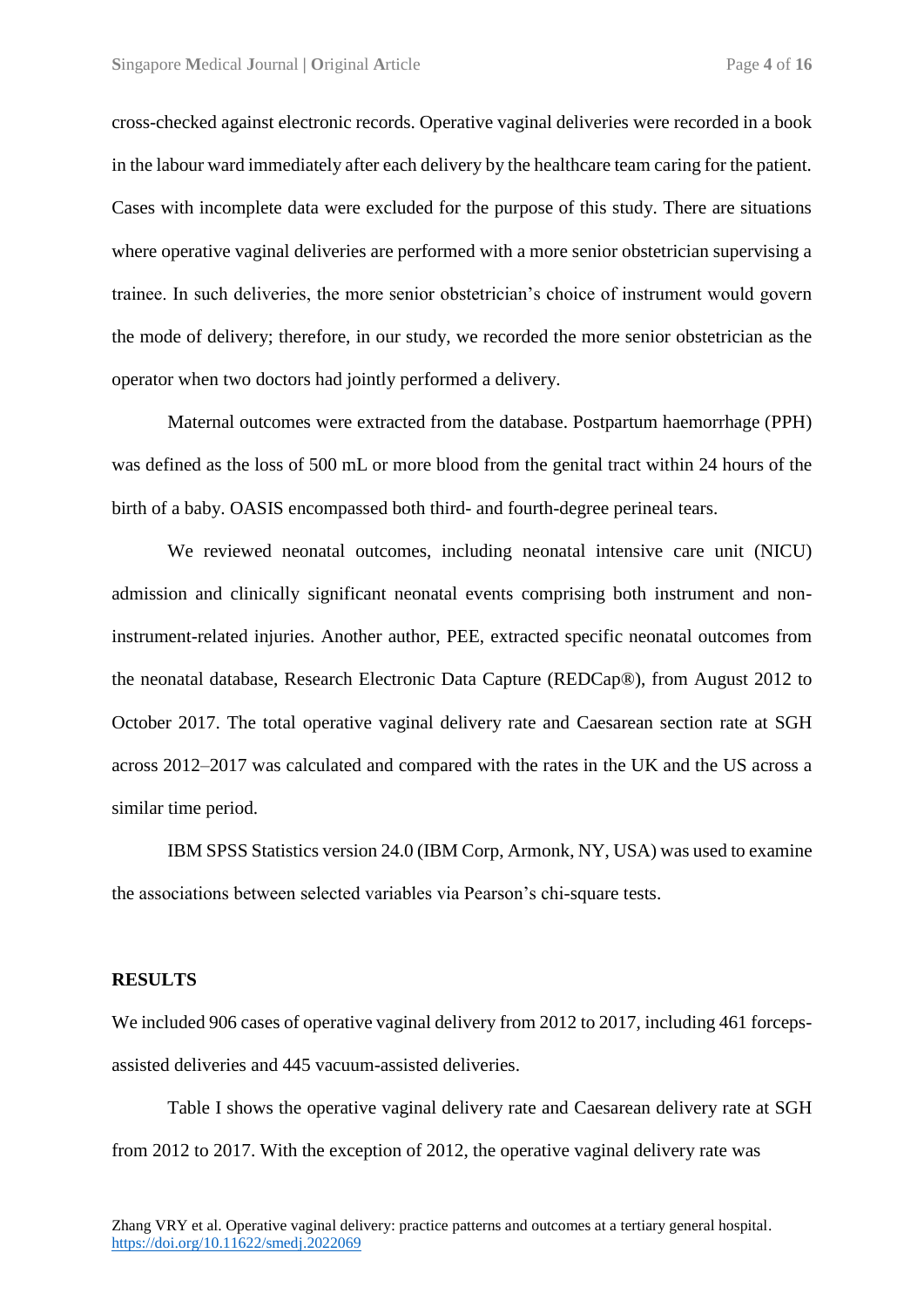approximately 10%. Both forceps and vacuum deliveries are common at SGH, with neither instrument being strongly preferred.

| <b>Type of delivery</b> | Year |      |      |      |      |      |  |
|-------------------------|------|------|------|------|------|------|--|
|                         | 2012 | 2013 | 2014 | 2015 | 2016 | 2017 |  |
| <b>Operative</b>        | 6.3  | 9.7  | 10.1 | 10.0 | 9.6  | 9.6  |  |
| vaginal delivery        |      |      |      |      |      |      |  |
| rate $(\% )$            |      |      |      |      |      |      |  |
| Forceps                 | 58   | 83   | 92   | 99   | 63   | 76   |  |
| Vacuum                  | 40   | 62   | 78   | 82   | 107  | 78   |  |
| <b>Caesarean</b>        | 36.2 | 31.9 | 36.9 | 35.5 | 37.3 | 35.8 |  |
| section rate $(\% )$    |      |      |      |      |      |      |  |

**Table I. Operative vaginal delivery rates at Singapore General Hospital.**

Table II shows the maternal outcomes for women who underwent operative vaginal deliveries. It is noted that the prevalence of OASIS in forceps deliveries is higher than that in vacuum deliveries, but this is not statistically significant.

| <b>Outcomes</b>                 |                     | No. $(\%)/Mean \pm standard deviation$ | p-value |
|---------------------------------|---------------------|----------------------------------------|---------|
|                                 | Forceps $(n = 461)$ | Vacuum $(n = 445)$                     |         |
| Age $(yr)$                      | $30.5 \pm 4.5$      | $30.1 \pm 4.3$                         | 0.127   |
| <b>Median parity</b>            |                     | 0                                      | 0.173   |
| <b>Gestation</b> (wk)           | $39.1 \pm 1.4$      | $39.2 \pm 1.1$                         | 0.392   |
| Postpartum                      | 21(4.6)             | 17(3.8)                                | 0.581   |
| haemorrhage                     |                     |                                        |         |
| <b>Blood loss in women</b>      | $644 \pm 200$       | $638 \pm 257$                          | 0.931   |
| with $PPH$ (mL)                 |                     |                                        |         |
| <b>Obstetric anal sphincter</b> | 21(4.6)             | 11(2.5)                                | 0.092   |
| injuries                        |                     |                                        |         |

**Table II. Maternal outcomes and operative vaginal delivery.**

*PPH: postpartum haemorrhage*

Table III shows the outcomes in infants delivered by operative vaginal delivery. Infants delivered by either instrument were similar in birthweight. There were similar numbers of clinically significant neonatal events as well as NICU admissions in both forceps and vacuum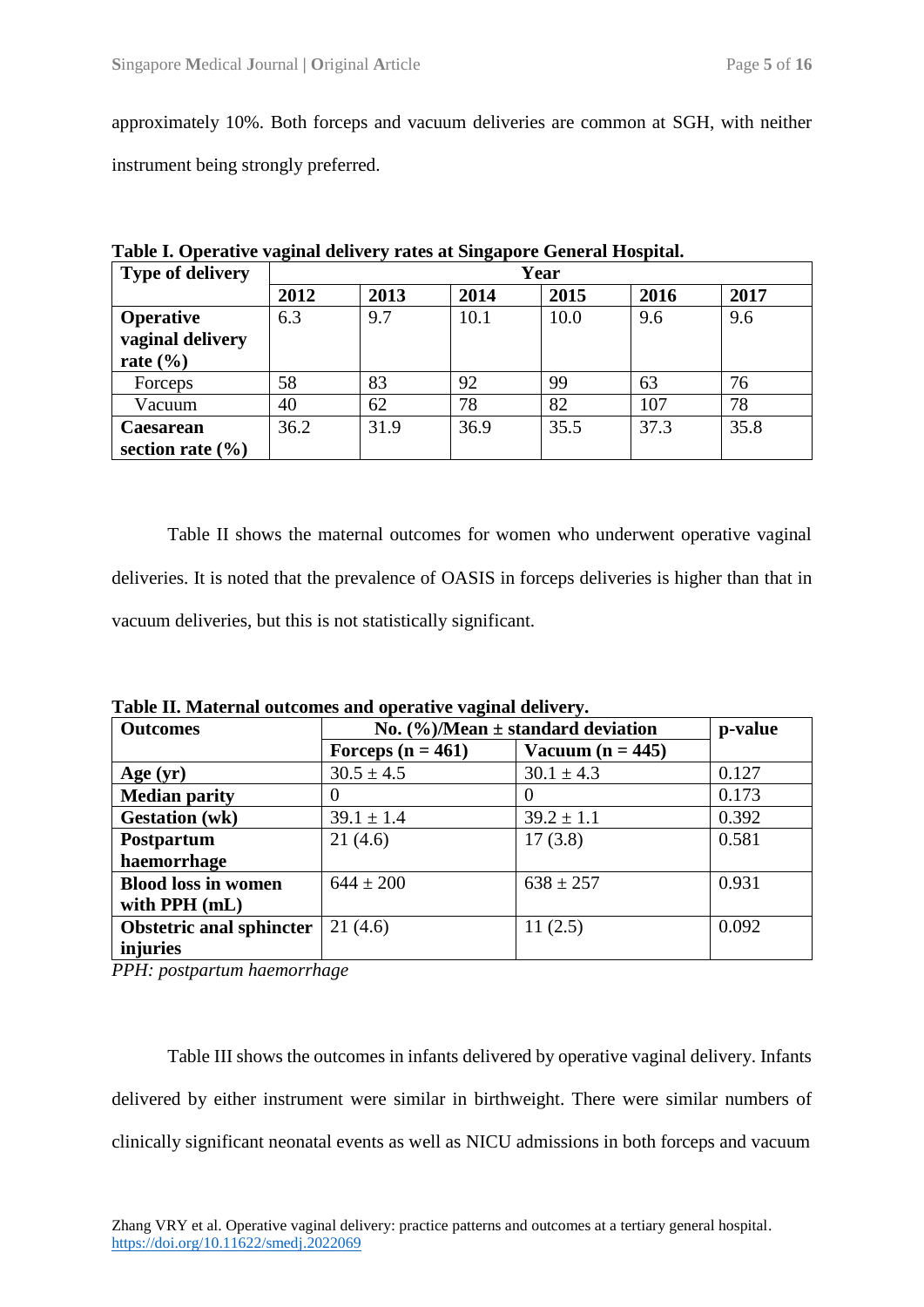deliveries. Most of the clinically significant neonatal events were cases of shoulder dystocia. The rate of neonatal cephalohematomas was higher in babies undergoing vacuum delivery  $(5.2\%$  compared with 1.7%,  $p = 0.0045$ ), as was the rate of shoulder dystocia (2.2% vs. 1.3%,  $p = 0.28$ ), although this was not statistically significant. Under the forceps group, one infant had shoulder dystocia at birth requiring specialised manoeuvres such as the McRobert's manoeuvre and delivery of the posterior arm to complete the delivery. Hence, he sustained a fractured humerus during an attempt to deliver the posterior arm, an accepted manoeuvre to overcome shoulder dystocia. This injury recovered with conservative management, with no longer-term sequelae. It is notable that this injury was a consequence of shoulder dystocia occurring after delivery and not directly attributable to the use of the instrument. Our series includes six cases of sequential use of instruments, where vacuum use was followed by forceps. These were classified as forceps-assisted deliveries to reflect the instrument that resulted in a successful delivery. In all six cases, there was no maternal morbidity in the form of PPH or OASIS, as well as no clinically significant neonatal event or NICU admission.

| <b>Outcomes</b>               | No. (%)                              | p-value             |       |
|-------------------------------|--------------------------------------|---------------------|-------|
|                               | Forceps $(n = 461)$                  | Vacuum (n = $445$ ) |       |
| Birthweight (g)               | $3,118 \pm 446$                      | $3,152 \pm 404$     | 0.373 |
| NICU admission, No. (%)       | $20(4.3\%)$                          | 24 (5.4%)           | 0.460 |
| Length of NICU stay (day)     | 2.0                                  | 1.4                 | 0.112 |
| <b>Clinically significant</b> | $10(2.2\%)$                          | 13 (2.9%)           | 0.472 |
| neonatal events               |                                      |                     |       |
| Shoulder dystocia             | $6(1.3\%)$                           | $10(2.2\%)$         | 0.282 |
| Fracture                      | 2 (1 clavicle, 1 humerus)            | 1 (clavicle)        | 0.584 |
| Intubation                    |                                      | 2                   | 0.972 |
| <b>Cephalohematoma</b>        | 8(1.7%)                              | 23 (5.2%)           | 0.005 |
| Sequential use of             | 6 (no clinically significant events) |                     |       |
| instruments*                  |                                      |                     |       |

**Table III. Neonatal outcomes and operative vaginal delivery.**

*\*Vacuum first, followed by forceps. NICU: neonatal intensive care unit*

Table IV shows the indications for NICU admission, which are mostly that of transient

tachypnoea of the newborns and other benign respiratory conditions of neonatal transition.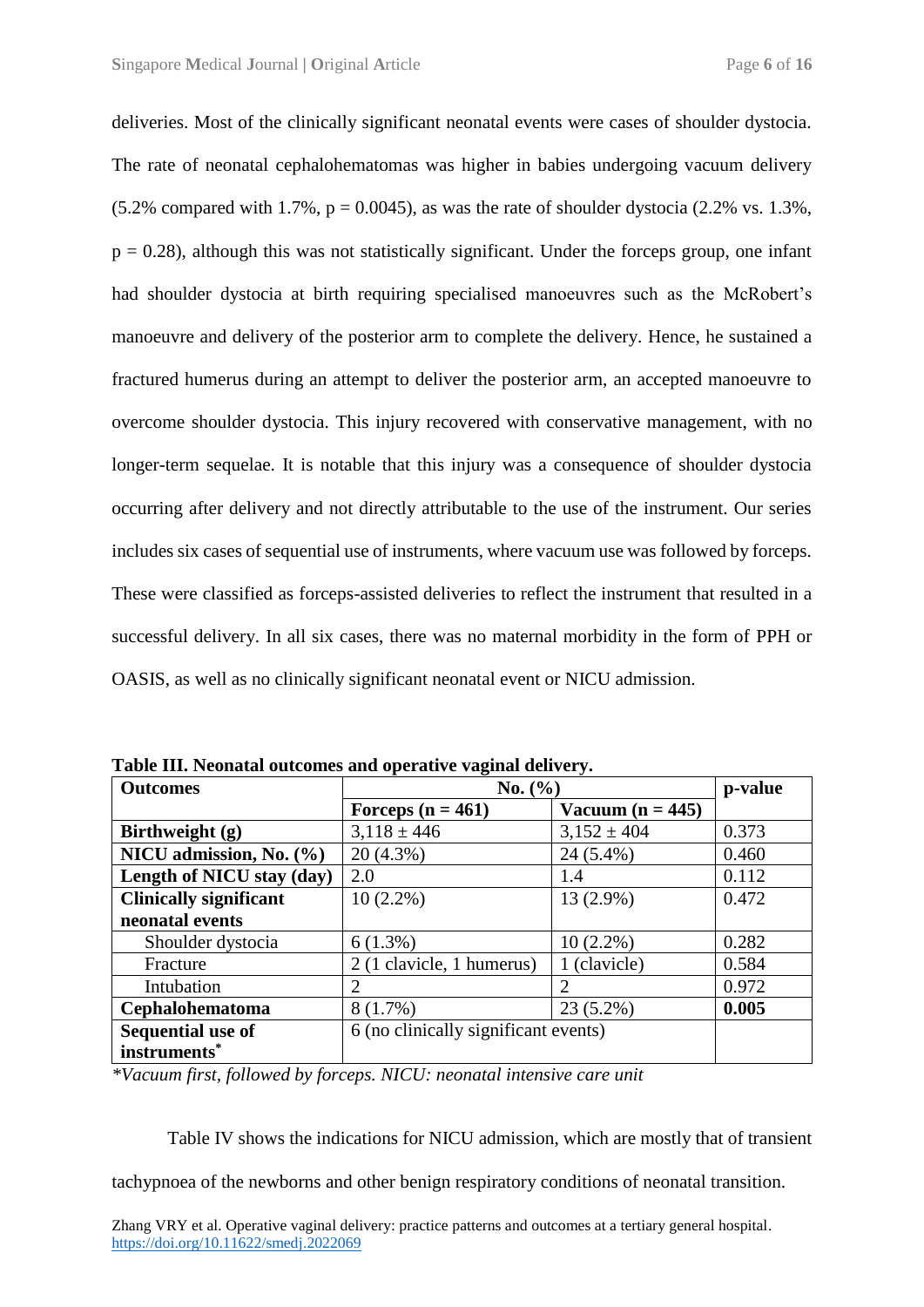There were two infants in each group who required intubation and mechanical ventilation, whereas the others required continuous positive airway pressure or less invasive forms of respiratory support.

|                                        | -                  |                   |  |
|----------------------------------------|--------------------|-------------------|--|
| <b>Indication</b>                      | $No.*$             |                   |  |
|                                        | Forceps $(n = 20)$ | Vacuum $(n = 24)$ |  |
| <b>Transient tachypnoea of newborn</b> | 13                 |                   |  |
| Congenital pneumonia                   |                    |                   |  |
| <b>Pneumothorax</b>                    |                    |                   |  |
| <b>Meconium aspiration syndrome</b>    |                    |                   |  |
| <b>Early neonatal sepsis</b>           |                    |                   |  |
| <b>Perinatal depression</b>            |                    |                   |  |
| <b>Mechanical ventilation</b>          |                    |                   |  |

**Table IV. NICU indications in operative vaginal delivery.**

*\*More than one indication for NICU admission for some of the infants.*

Tables V and VI show the individual operator preference for instrument based on the number of forceps and vacuum deliveries they had performed from 2012 to 2017, ranked in order of obstetrician seniority, as defined by year of graduation from medical school. We included operators who had performed at least ten operative vaginal deliveries over the study period.

| <b>Parameter</b>  | Obstetrician no. |                |        |        |         |         |                |         |
|-------------------|------------------|----------------|--------|--------|---------|---------|----------------|---------|
|                   |                  | $\overline{2}$ | 3      | 4      | 5       | 6       | $\overline{7}$ | 8       |
| <b>Year of</b>    | 1978             | 1981           | 1989   | 1989   | 1989    | 1991    | 1992           | 1993    |
| graduation        |                  |                |        |        |         |         |                |         |
| No. of            | 99               | 28             | 176    | 60     | 33      | 17      | 241            | 35      |
| operative         |                  |                |        |        |         |         |                |         |
| vaginal           |                  |                |        |        |         |         |                |         |
| deliveries        |                  |                |        |        |         |         |                |         |
| Forceps           | 96               | 20             | 21     | 11     | 17      | 14      | 156            | 23      |
| Vacuum            | 3                | 8              | 155    | 49     | 16      | 3       | 85             | 12      |
| <b>Preference</b> | 32               | 2.5            | 7.4    | 4.5    | 1.1     | 4.7     | 1.8            | 1.9     |
| index             |                  |                |        |        |         |         |                |         |
| <b>Preferred</b>  | Forceps          | Forceps        | Vacuum | Vacuum | Forceps | Forceps | Forceps        | Forceps |
| instrument        |                  |                |        |        |         |         |                |         |

**Table V. Operative vaginal deliveries performed by Obstetricians 1–8.**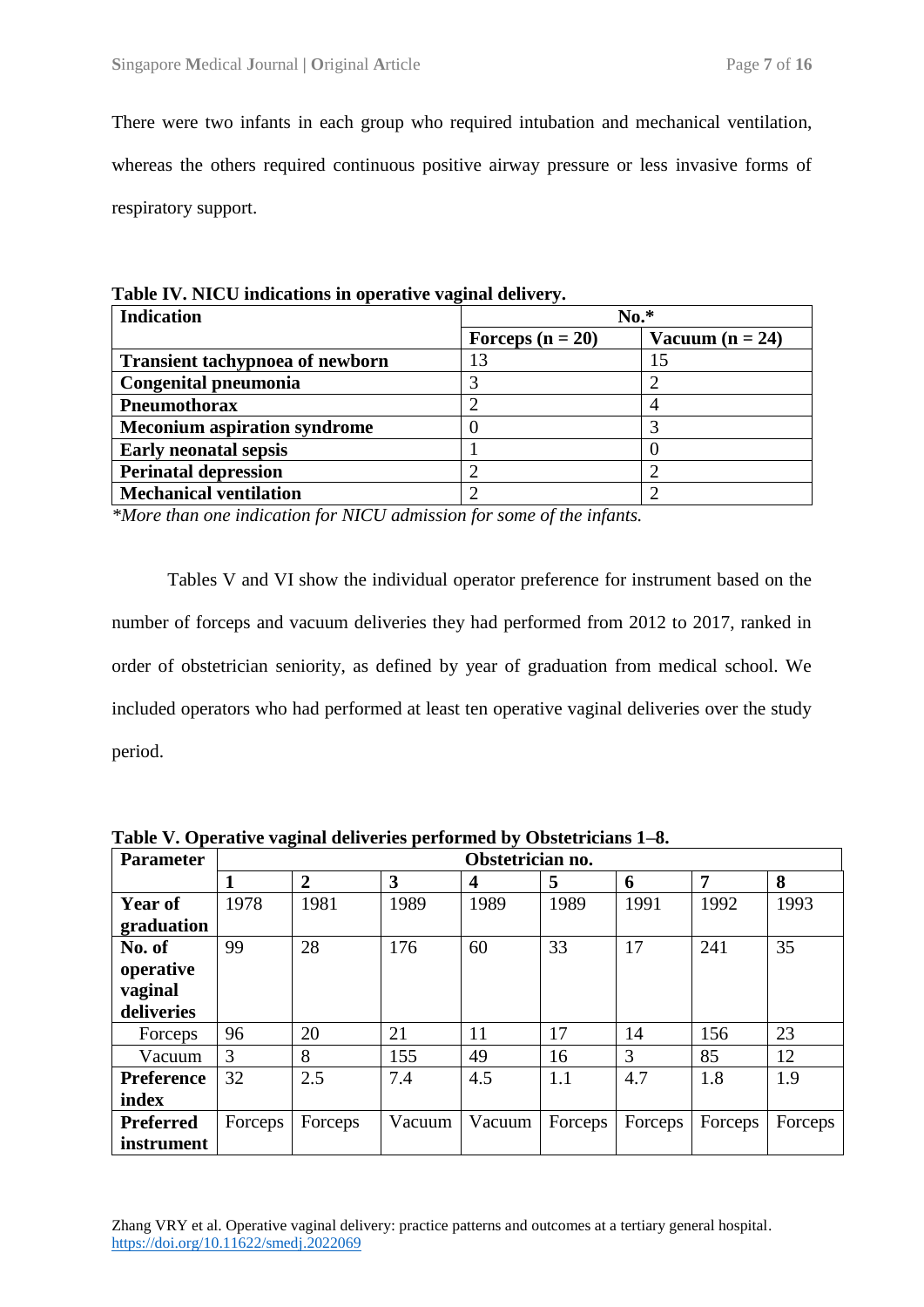| Degree of         | Strong | Moderate | Strong | Strong | Mild | Strong | Mild | Mild |
|-------------------|--------|----------|--------|--------|------|--------|------|------|
| <b>preference</b> |        |          |        |        |      |        |      |      |

| <b>Parameter</b>                                | Obstetrician no. |                |        |          |          |                |        | <b>Trainees</b>    |
|-------------------------------------------------|------------------|----------------|--------|----------|----------|----------------|--------|--------------------|
|                                                 | $\boldsymbol{9}$ | 10             | 11     | 12       | 13       | 14             | 15     |                    |
| Year of<br>graduation                           | 1997             | 1998           | 2000   | 2000     | 2003     | 2006           | 2008   | After<br>2008 (all |
| Number of<br>operative<br>vaginal<br>deliveries | 12               | 16             | 25     | 18       | 23       | 20             | 17     | trainees)<br>80    |
| Forceps                                         | $\overline{2}$   | 14             | 9      | 6        | 7        | 18             | 7      | 38                 |
| Vacuum                                          | 10               | $\overline{2}$ | 16     | 12       | 16       | $\overline{2}$ | 10     | 42                 |
| <b>Preference</b><br>index                      | 5.0              | 7.0            | 1.8    | 2.0      | 2.3      | 9.0            | 1.4    | 1.1                |
| <b>Preferred</b><br>instrument                  | Vacuum           | Forceps        | Vacuum | Vacuum   | Vacuum   | Forceps        | Vacuum | Vacuum             |
| Degree of<br>preference                         | <b>Strong</b>    | <b>Strong</b>  | Mild   | Moderate | Moderate | <b>Strong</b>  | Mild   | Mild               |

**Table VI. Operative vaginal deliveries performed by Obstetricians 9–15 and trainees.**

We devised a 'preference index' (PI), i.e. the ratio of use of the preferred instrument to the alternative instrument, to grade the degree of preference each obstetrician had for their preferred instrument. A higher numerical score would indicate a stronger preference for one instrument. We classified the preference into mild  $(< 2.0$ ), moderate  $(2.0-3.0)$  and strong  $(>$ 3.0). Seven obstetricians, namely Obstetricians 1, 3, 4, 6, 9, 10, and 14, showed a strong preference for one instrument. Six obstetricians, namely Obstetricians 5, 7, 8, 11, 15 and the trainee group, showed a mild preference for one instrument. The remaining three obstetricians showed a moderate preference. No obstetrician used one instrument exclusively.

## **DISCUSSION**

Overall, the rates of postpartum haemorrhage and OASIS were low, and there were no significant differences in maternal outcomes for either instrument. Although there were more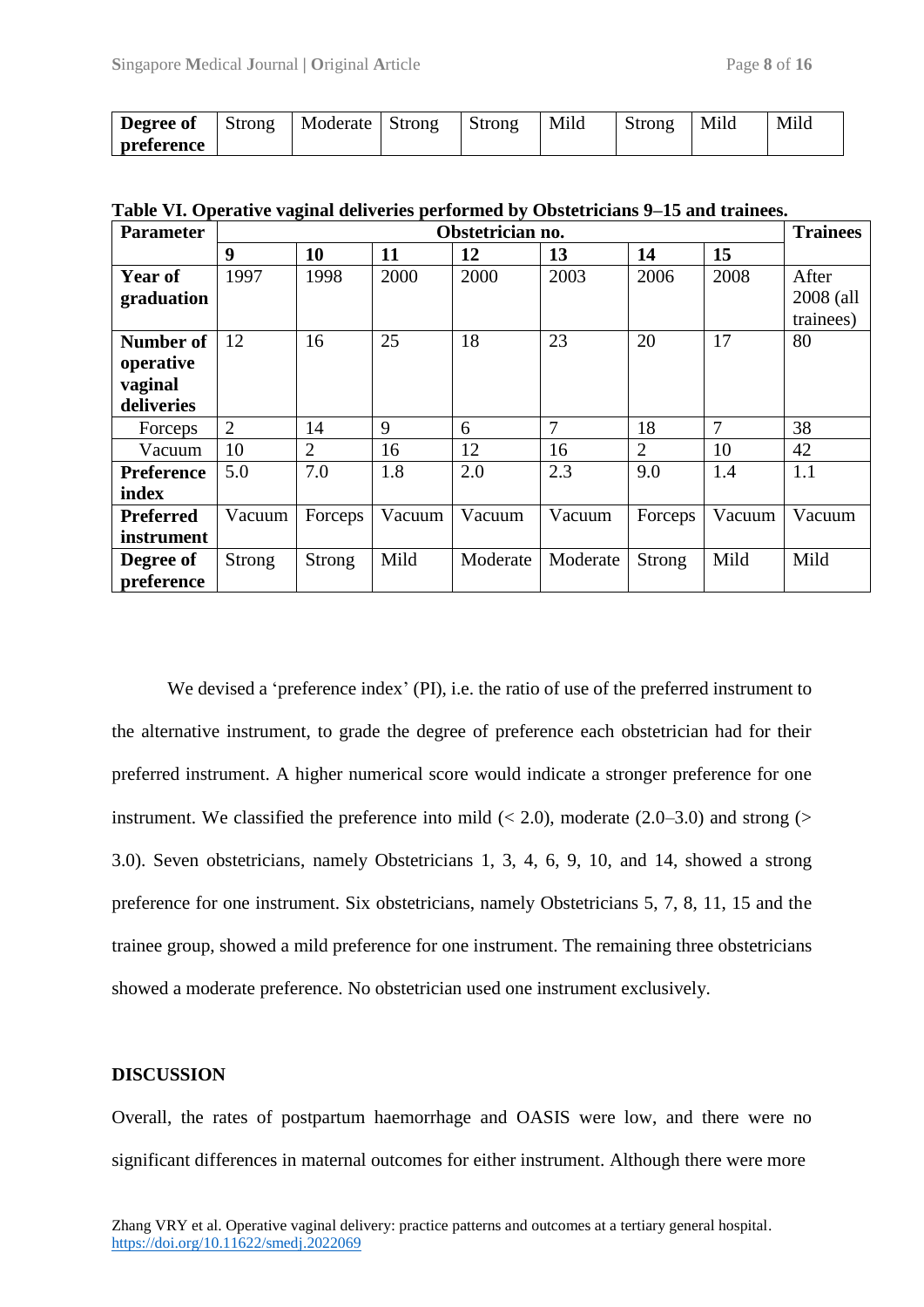cases of OASIS in forceps-assisted deliveries than in vacuum-assisted deliveries, the difference was not statistically significant (p-value  $> 0.05$ ). As reported in previous studies, delivery by forceps and, to a lesser extent, vacuum delivery are associated with a higher risk of OASIS.<sup>(16)</sup> Randomised trials generally report a higher risk of third- and fourth-degree lacerations with forceps compared with vacuum extraction. $(17)$ 

The overall neonatal outcomes across forceps- and vacuum-assisted vaginal delivery were similar, with comparable NICU admission rates for the two groups. Most of the indications for NICU admission were owing to respiratory pathologies such as transient tachypnoea of the newborn or congenital pneumonia with or without likely meconium aspiration. None of the indications were directly related to instrument use in delivery. Other studies report that NICU admission was more frequent in assisted vaginal deliveries compared with spontaneous deliveries.<sup>(18)</sup> The higher NICU admission rate could reflect the indication for operative vaginal delivery in the course of labour rather than a direct effect of the instrument. A common indication for operative vaginal delivery in both our study and in the current literature is fetal compromise in the second stage of labour.<sup> $(19)$ </sup> The rates of cephalohematoma and shoulder dystocia (not statistically significant) were higher in vacuumassisted deliveries, which corresponds to the current literature.<sup> $(20)$ </sup> Neonatal cephalohematomas are clinically insignificant injuries that resolve spontaneously without any long-term sequelae.

Obstetricians often show a preference for one instrument over another. We studied this interesting aspect of operative vaginal delivery with the hypothesis that more senior obstetricians would favour use of the forceps. This is because the obstetric forceps was introduced into clinical practice earlier and was the preferred instrument in Singapore for much of the 20th century. We believed that obstetricians would be more likely to select an instrument they had been trained with, rather than pick up a new skill. However, our results suggest otherwise. The choice of instrument appears to be a reflection of personal preference and was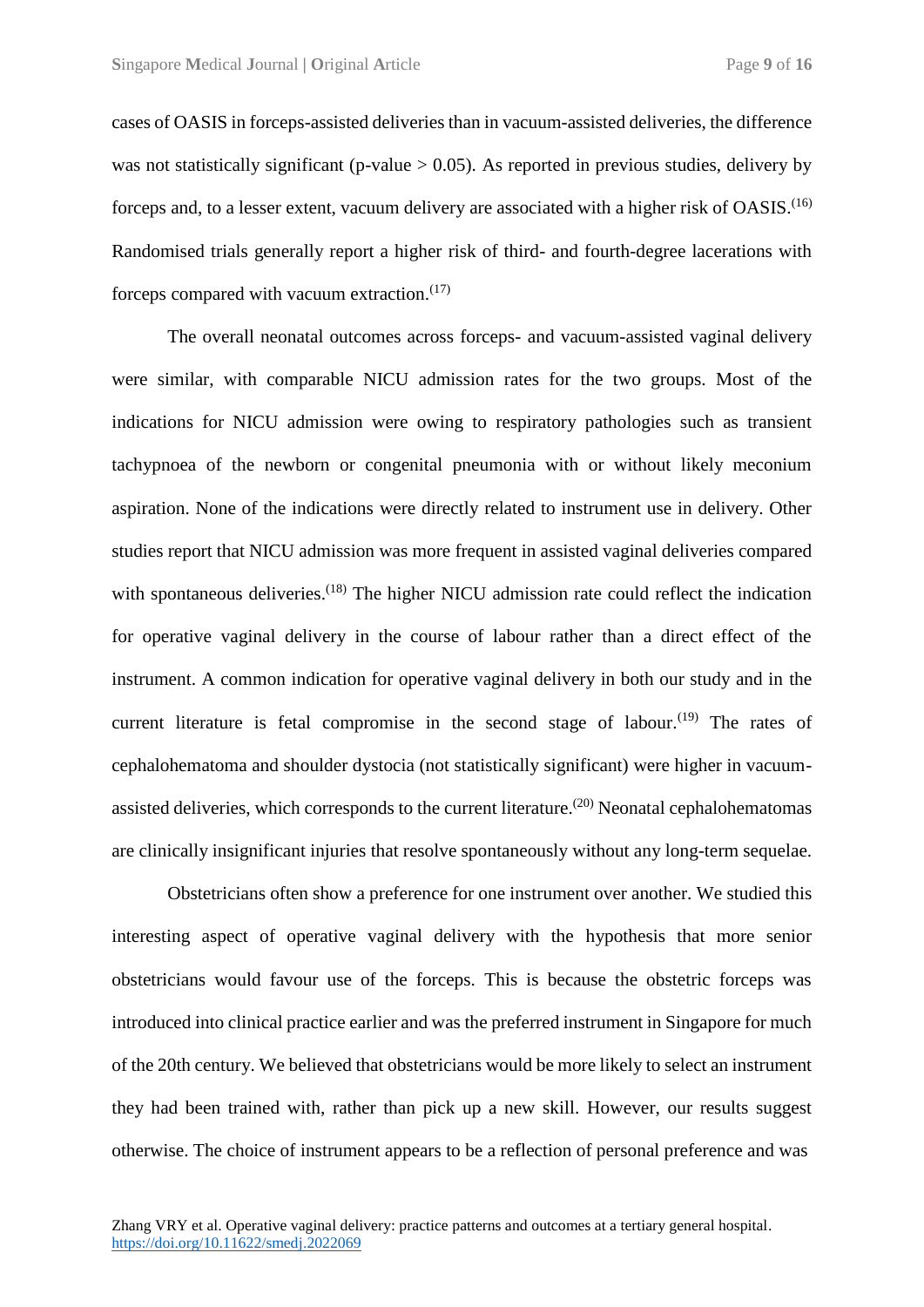not affected by seniority as measured by the year of graduation. The degree of preference also differed greatly between obstetricians, as quantified by our preference index. The number of operative vaginal deliveries performed by each obstetrician varied widely. Obstetricians 1, 3 and 7 had performed a higher number of deliveries. This is a result of the clinical interests of specific operators, with maternal-fetal specialists spending more time in the delivery suite.

The number of operative vaginal deliveries conducted by trainees make up a small proportion of the total number of deliveries, as there are fewer situations where trainees are unsupervised in SGH. Obstetric consultants are on duty in the delivery suite during daylight hours from Monday to Friday, and the only times trainees are not directly supervised are during out-of-hours on weekdays and weekends.

The Royal College of Obstetricians and Gynaecologists (RCOG) Green-top Guideline states that obstetricians should be confident and competent in the use of both forceps and vacuum.(4) The ideal choice of instrument in a given clinical situation would best be made after weighing the specific circumstances of each case against the risk of maternal or neonatal trauma. Other authors emphasise the role of operator training with both instruments.<sup> $(17)$ </sup> From our results, there is some evidence to suggest that vacuum-assisted deliveries are more often associated with cephalohematomas and shoulder dystocia, whereas forceps deliveries are more often associated with OASIS, although not all findings are statistically significant. As the use of both instruments is complementary, institutions should maintain a critical mass of obstetricians that can practice both, to preserve the use of both instruments. In SGH, each obstetrician demonstrated ability to use both instruments, although some obstetricians did show a clear preference for one instrument over the other.

The current worldwide trend in instrument use is skewed towards the vacuum extractor.<sup>(5)</sup> This is not the case at SGH, where a more balanced use of each instrument is demonstrated. It is interesting to note that SGH trainees similarly show a rather balanced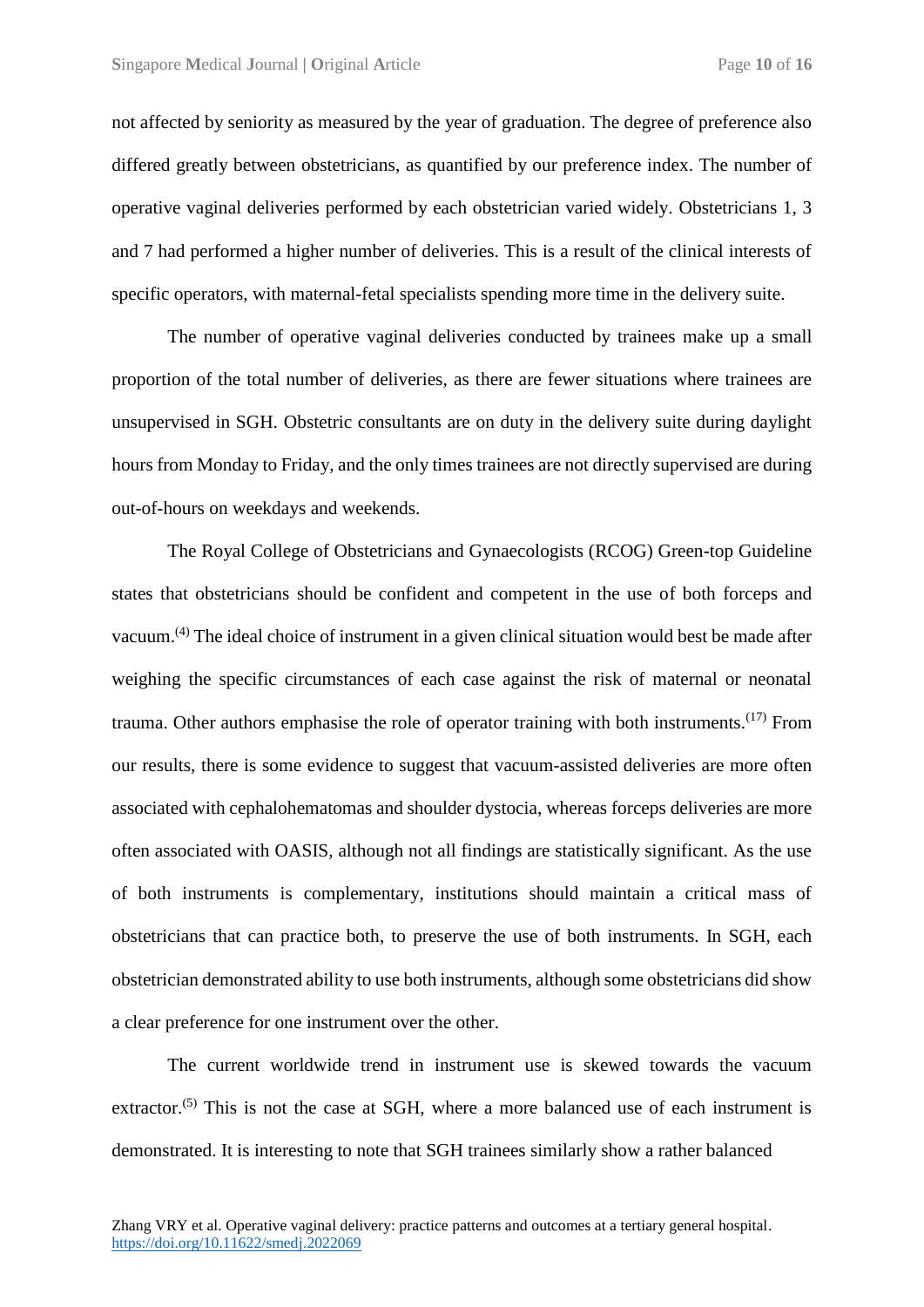instrument preference, as their preference index is 1.1. This ratio mirrors the overall ratio of forceps-to-vacuum in SGH. We believe this reflects the training environment that the trainee is exposed to. Trainees who have the opportunity to be supervised in either instrument are, thus, more likely to be proficient in the use of both instruments.

Table VII describes the operative vaginal delivery rates and Caesarean section rates in SGH in Singapore as against those in the  $UK^{(21)}$  and the US.<sup>(6)</sup> The prevalence of forceps and vacuum use in SGH are almost equal. The operative vaginal delivery rate at SGH falls in between that of the other two and is more similar to that in the UK. The forceps delivery rate of SGH and UK are markedly higher than that of the US. Caesarean section rates in SGH as a single institution are higher than the overall rate in both the UK and the US. We believe this to be a reflection of the case-mix at SGH, which is a multispecialty tertiary referral unit. Many of our patients have associated medical or obstetric complications, for which Caesarean sections are frequently medically necessary. The maintenance of adequate operative vaginal delivery rates plays a pivotal role in providing a safe alternative to Caesarean section and allowing as many women as possible to have vaginal births. This is especially so at SGH where Caesarean section rates are intrinsically higher.

| Delivery rate            | $\frac{6}{9}$            |                     |                               |  |  |  |  |  |
|--------------------------|--------------------------|---------------------|-------------------------------|--|--|--|--|--|
|                          | $\text{SGH}^*$ (n = 918) | $UK+$ (n = 486,012) | $US^{\ddagger}$ (n = 382,704) |  |  |  |  |  |
| <b>Operative vaginal</b> | 9.3                      | 12.8                | 3.2                           |  |  |  |  |  |
| delivery                 |                          |                     |                               |  |  |  |  |  |
| <b>Forceps</b>           | 4.8                      | 7.1                 | 0.6                           |  |  |  |  |  |
| <b>Vacuum</b>            | 4.5                      | 5.7                 | 2.6                           |  |  |  |  |  |
| <b>Caesarean section</b> | 35.7                     | 27.1                | 32.3                          |  |  |  |  |  |

**Table VII. Delivery rates across Singapore General Hospital (SGH), the United Kingdom (UK) and the United States (US).**

*\*Singapore General Hospital delivery rate from 2012 to 2017. †UK NHS Maternity delivery rate from 2012 to 2018. ‡US National Vital Statistic Report delivery rate from 2013 to 2015.*

In the six cases of sequential instrument use, no maternal or neonatal morbidity was recorded. The RCOG advises caution in sequential use of instruments, as the operator has to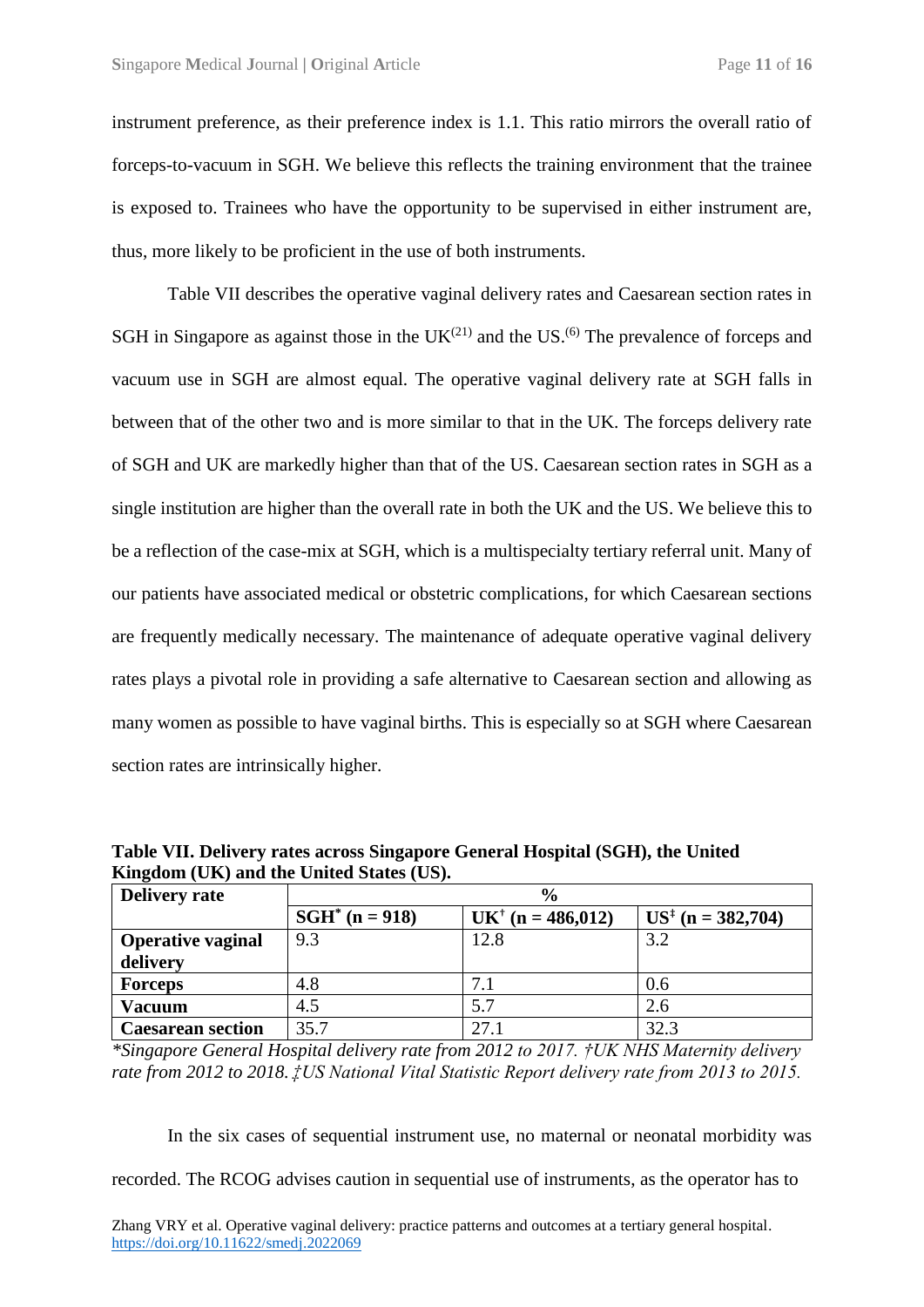balance the risks of a potentially complex Caesarean section in the second stage of labour with the increased risk of neonatal trauma associated with sequential instrument use.<sup> $(4)$ </sup>

The strength of this study is that it is a study of current trends in forceps and vacuum extractor use in an Asian country and the only such study in Singapore in recent years. We believe that outcome data from our study will be a useful counselling tool for local obstetricians.

One limitation of our study is that although we were able to compare the outcomes between forceps and vacuum-assisted deliveries, we did not assess the differences in outcomes between operative vaginal deliveries and Caesarean section performed in the second stage of labour. This would form a more comprehensive overview of the considerations faced by an obstetrician in choosing the mode of delivery. We hope to study these aspects in the future. There was a lack of information about the occurrence of pelvic floor trauma (apart from OASIS), women's length of hospital stays and analgesia use, which would have contributed to a more meaningful discussion on maternal outcomes following instrumental delivery. We also recognise that this is a single-centre study and that the findings may not reflect the practice in other institutions.

Overall, the rates of adverse maternal and fetal outcomes with operative vaginal delivery at SGH were low. Neonatal and maternal complications were not directly related to the use of instruments. The choice of instrument is an interesting aspect of operative vaginal delivery. In our institution, this choice appears to be largely owing to personal preference. In particular, there is no clear association between the seniority of the obstetrician and the preferred instrument. Although clinicians in our institution often demonstrate a preference for one instrument over another, expertise in both forceps and vacuum is demonstrated by all. Continued training in operative vaginal delivery is a challenge in modern obstetrics owing to widespread deskilling and concerns about its safety and efficacy. In skilled hands, both forceps-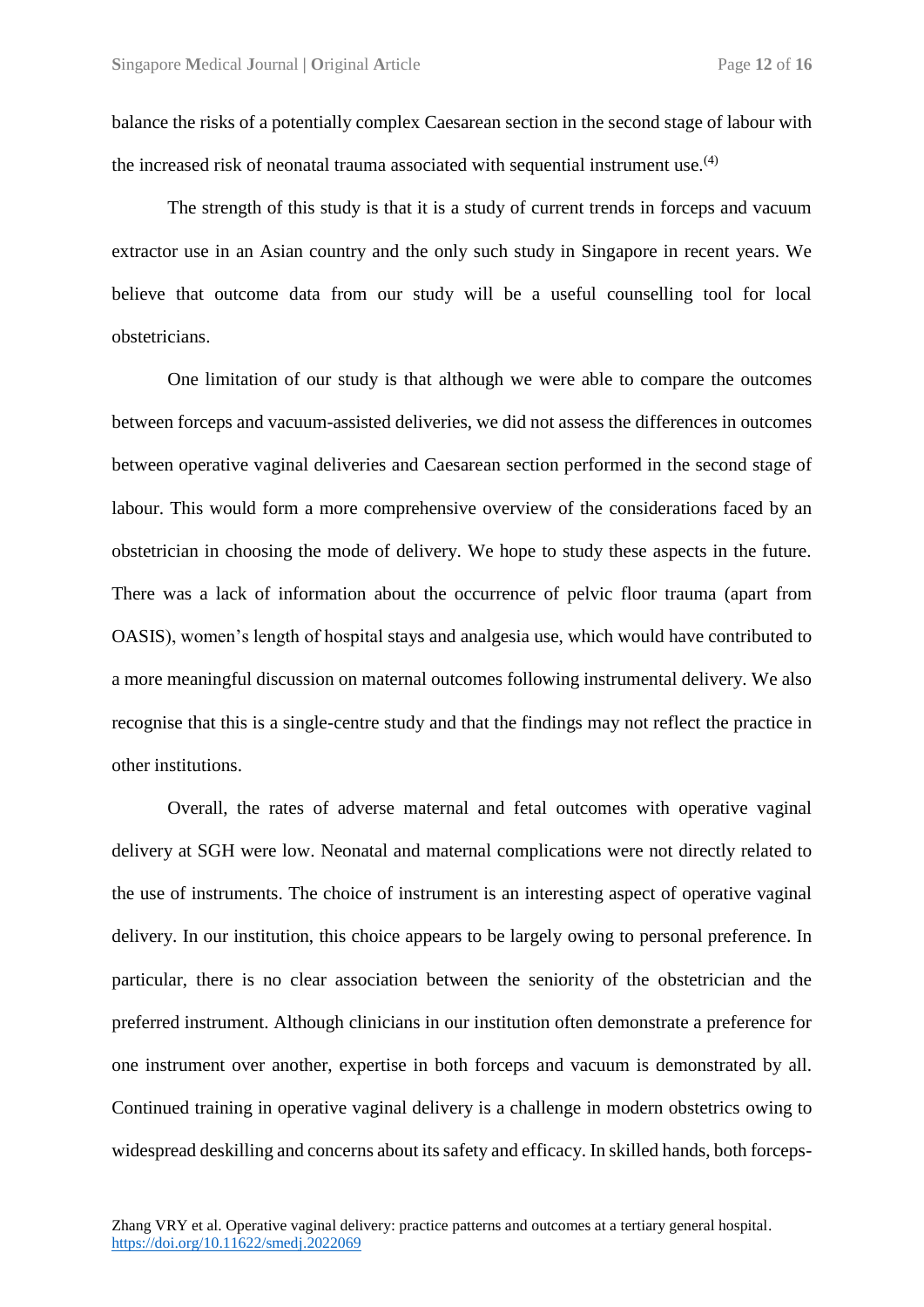and vacuum-assisted deliveries are useful tools in the armamentarium of the obstetrician. There is robust clinical evidence to show that the risk of neonatal injuries, such as intracranial haemorrhage, in neonates delivered in the second stage of labour is the same irrespective of whether the delivery is spontaneous, by operative vaginal delivery or an emergency Caesarean section.<sup>(22)</sup> Emerging evidence suggests that fetal injuries, such as skull fractures, are more likely if a Caesarean section is attempted in place of operative vaginal delivery when the fetal head is deeply engaged in the maternal pelvis.<sup>(23)</sup> We believe that appropriate use of both the forceps and vacuum extractor is an essential skill that should be maintained to keep Caesarean section rates in check.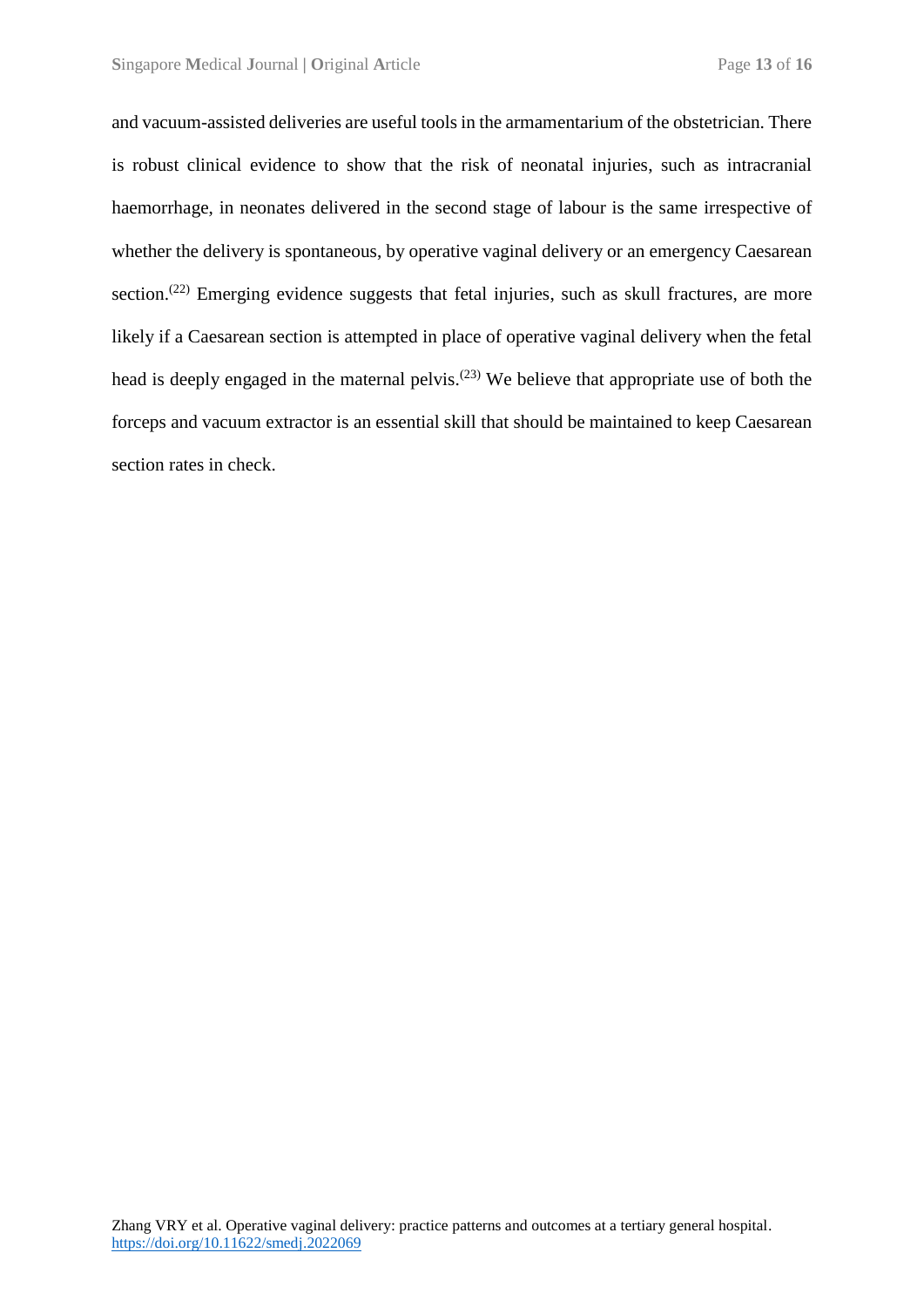#### **REFERENCES**

- 1. Jeon J, Na S. Vacuum extraction vaginal delivery: current trend and safety. Obstet Gynecol Sci 2017; 60:499-505.
- 2. Fong A, Wu E, Pan D, Chung JH, Ogunyemi DA. Temporal trends and morbidities of vacuum, forceps, and combined use of both. J Matern Fetal Neonatal Med 2014; 27:1886-91.
- 3. Loudon JA, Groom KM, Hinkson L, Harrington D, Paterson-Brown S. Changing trends in operative delivery performed at full dilatation over a 10-year period. J Obstet Gynaecol 2010; 30:370-5.
- 4. Bahl R, Strachan BK, Murphy DJ; Guidelines Committee of the Royal College of Obstetricians and Gynaecologists. Operative vaginal delivery. Green-top Guideline No 26. Available at: [https://www.rcog.org.uk/globalassets/documents/guidelines/gtg\\_26.pdf.](https://www.rcog.org.uk/globalassets/documents/guidelines/gtg_26.pdf) Accessed February 17, 2020.
- 5. Merriam AA, Ananth CV, Wright JD, et al. Trends in operative vaginal delivery, 2005- 2013: a population-based study. BJOG 2017; 124:1365-72.
- 6. Martin JA, Hamilton BE, Osterman MJ, Driscoll AK, Mathews TJ. Births: final data for 2015. Natl Vital Stat Rep 2017; 66:1.
- 7. Murphy DJ. Medico-legal considerations and operative vaginal delivery. Best Pract Res Clin Obstet Gynaecol 2019; 56:114-24.
- 8. Zwecker P, Azoulay L, Abenhaim HA. Effect of fear of litigation on obstetric care: a nationwide analysis on obstetric practice. Am J Perinatol 2011; 28:277-84.
- 9. Al Wattar BH, Mahmud A, Janjua A, Parry-Smith W, Ismail KM. Training on Kielland's forceps: a survey of trainees' opinions. J Obstet Gynaecol 2017; 37:280-3.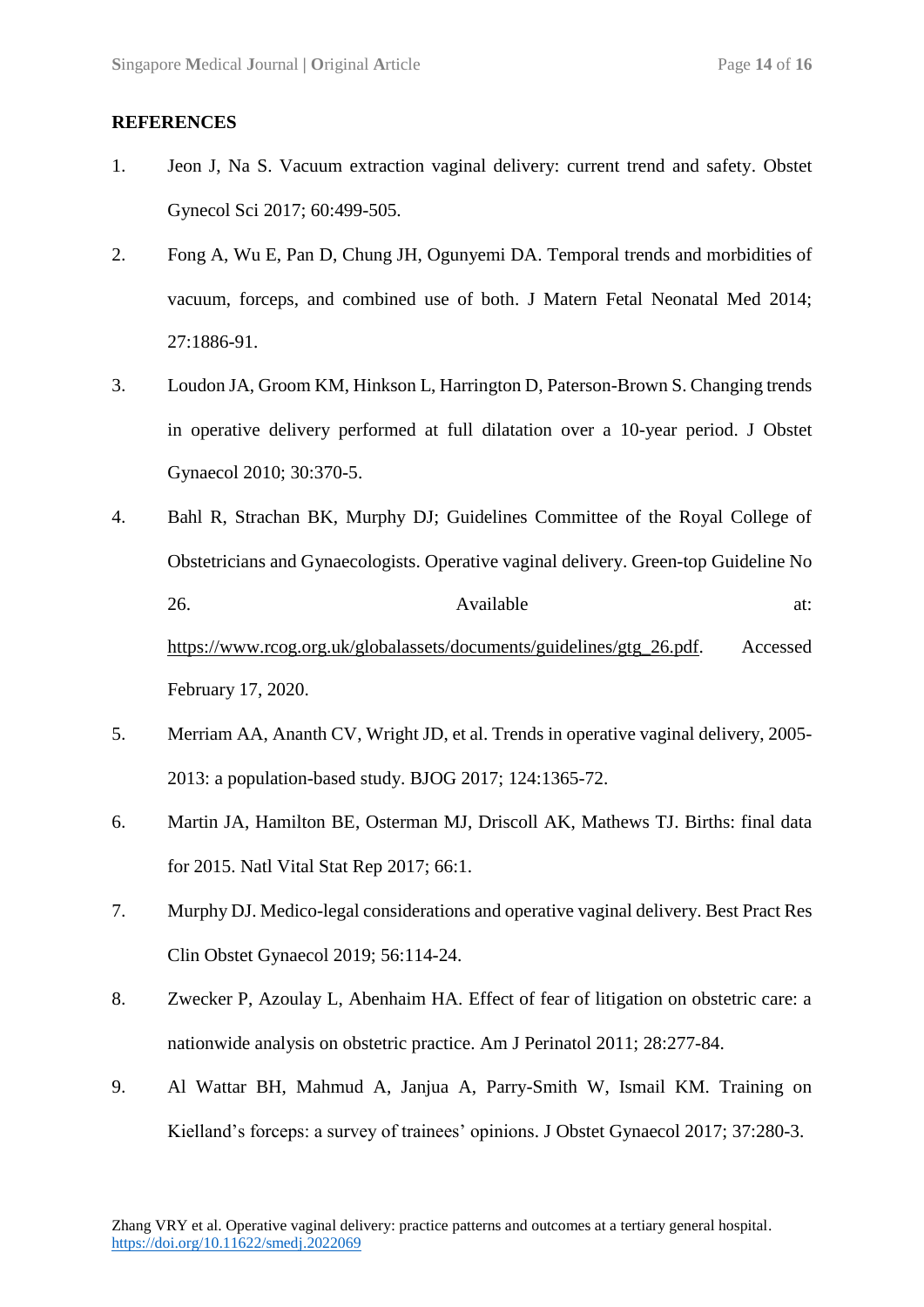- 10. Powell J, Gilo N, Foote M, Gil K, Lavin JP. Vacuum and forceps training in residency: experience and self-reported competency. J Perinatol 2007; 27:343-6.
- 11. Volløyhaug I, Mørkved S, Salvesen Ø, Salvesen KÅ. Forceps delivery is associated with increased risk of pelvic organ prolapse and muscle trauma: a cross-sectional study 16-24 years after first delivery. Ultrasound Obstet Gynecol 2015; 46:487-95.
- 12. Ayala-Yáñez R, Bayona-Soriano P, Hernández-Jimenez A, et al. Forceps, actual use, and potential cesarean section prevention: study in a selected Mexican population. J Pregnancy 2015; 2015[:489267.](http://www.ncbi.nlm.nih.gov/pubmed/489267)
- 13. Gei AF. Prevention of the first cesarean delivery: the role of operative vaginal delivery. Semin Perinatol 2012; 36:365-73.
- 14. Allen VM, O'Connell CM, Baskett TF. Maternal and perinatal morbidity of caesarean delivery at full cervical dilatation compared with caesarean delivery in the first stage of labour. BJOG 2005; 112:986-90.
- 15. Keriakos R, Sugumar S, Hilal N. Instrumental vaginal delivery--back to basics. J Obstet Gynaecol 2013; 33:781-6.
- 16. McPherson KC, Beggs AD, Sultan AH, Thakar R. Can the risk of obstetric anal sphincter injuries (OASIs) be predicted using a risk-scoring system? BMC Res Notes 2014; 7:471.
- 17. O'Mahony F, Hofmeyr GJ, Menon V. Choice of instruments for assisted vaginal delivery. Cochrane Database Syst Rev 2010; (11):CD005455.
- 18. Tracy SK, Tracy MB, Sullivan E. Admission of term infants to neonatal intensive care: a population-based study. Birth 2007; 34:301-7.
- 19. Yeomans ER. Operative vaginal delivery. Obstet Gynecol 2010; 115:645-53.
- 20. Caughey AB, Sandberg PL, Zlatnik MG, et al. Forceps compared with vacuum: rates of neonatal and maternal morbidity. Obstet Gynecol 2005; 106(5 Pt 1):908-12.